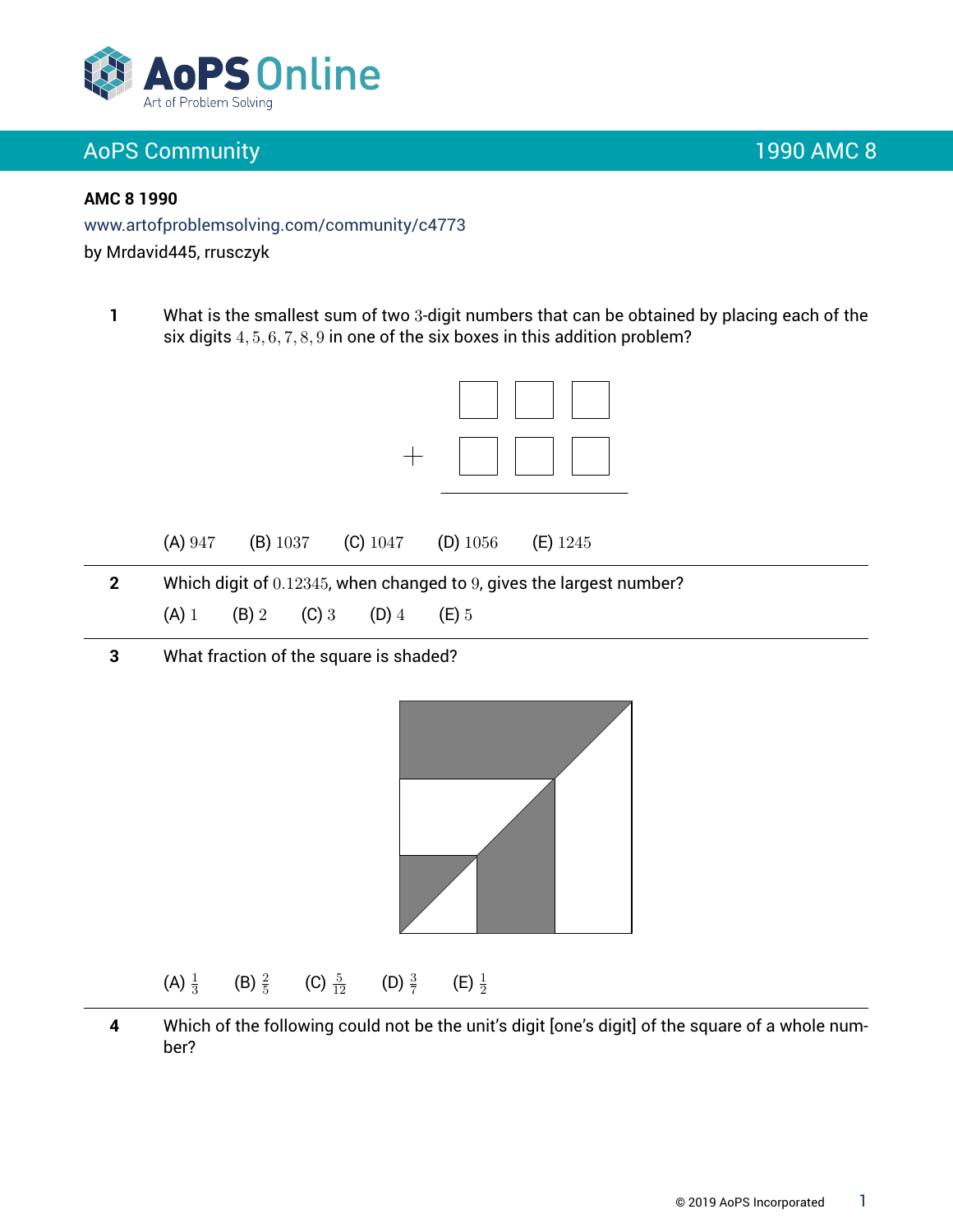AoPS Community 1990 AMC 8 (A) 1 (B) 4 (C) 5 (D) 6 (E) 8 **5** Which of the following is closest to the product (.48017)(.48017)(.48017)? (A)  $0.011$  (B)  $0.110$  (C)  $1.10$  (D)  $11.0$  (E)  $110$ **6** Which of these five numbers is the largest? (A)  $13579 + \frac{1}{2468}$  $\frac{1}{2468}$  (B)  $13579 - \frac{1}{246}$  $\frac{1}{2468}$  (C) 13579  $\times$   $\frac{1}{2468}$  (D) 13579  $\div$   $\frac{1}{246}$ <sup>2468</sup> (E) 13579.2468 **7** When three different numbers from the set {−3, −2, −1, 4, 5} are multiplied, the largest possible product is (A) 10 (B) 20 (C) 30 (D) 40 (E) 60 **8** A dress originally priced at 80 dollars was put on sale for 25% off. If 10% tax was added to the sale price, then the total selling price (in dollars) of the dress was (A) 45 dollars (B) 52 dollars (C) 54 dollars (D) 66 dollars (E) 68 dollars **9** The grading scale shown is used at Jones Junior High. The fifteen scores in Mr. Freeman's class were: 89, 72, 54, 97, 77, 92, 85, 74, 75, 63, 84, 78, 71, 80, 90. In Mr. Freeman's class, what percent of the students received a grade of C? A: 93-100 B: 85-92 C: 75-84 D: 70-74 F: 0-69 (A)  $20\%$  (B)  $25\%$  (C)  $30\%$  (D)  $33\frac{1}{3}\%$  $(E)$  40%

**10** On this monthly calendar, the date behind one of the letters is added to the date behind C. If this sum equals the sum of the dates behind  $A$  and  $B$ , then the letter is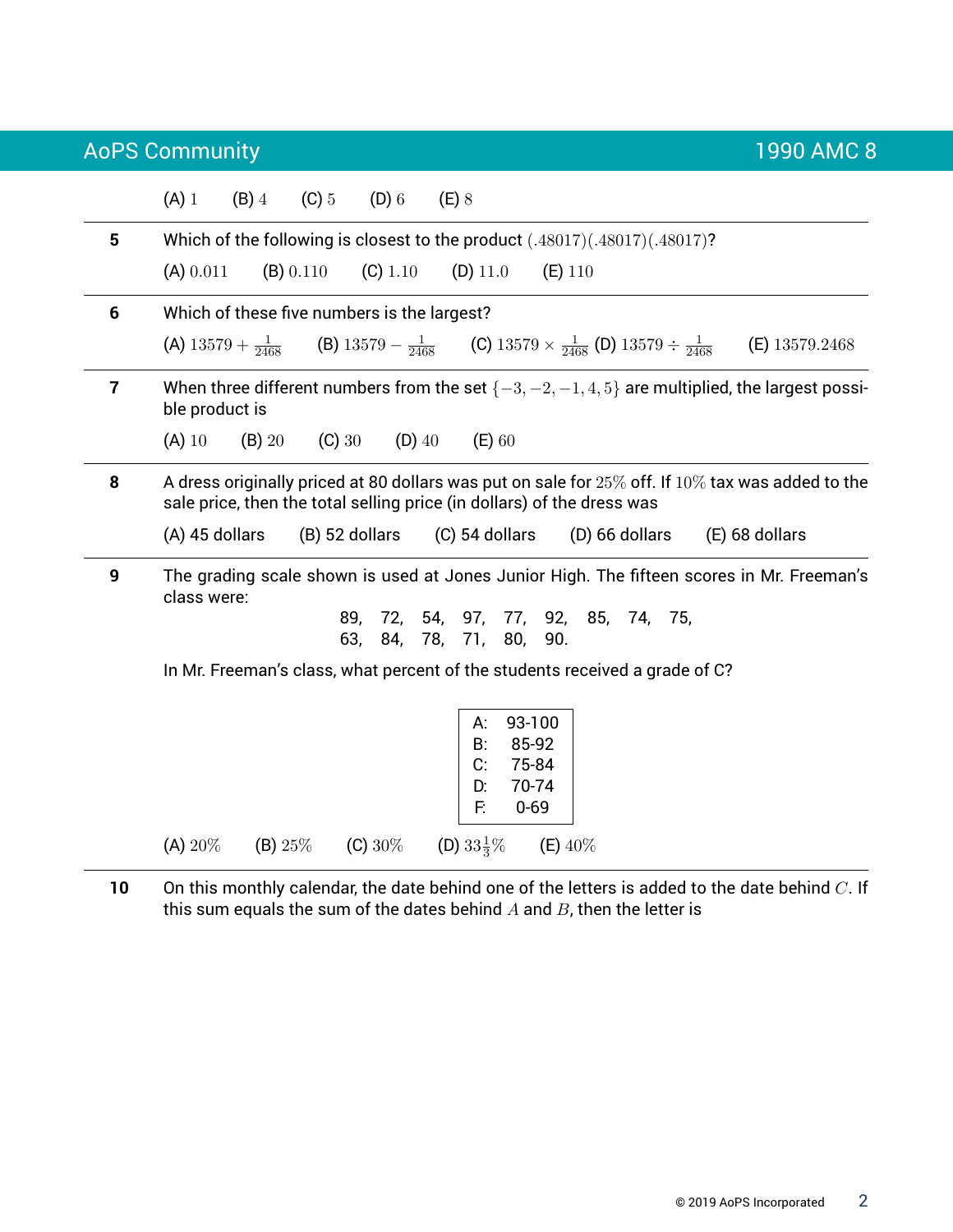|  |             |   | Tues. Wed. Thurs. | Fri.         | Sat.        |  |
|--|-------------|---|-------------------|--------------|-------------|--|
|  |             |   | $\mathbf C$       | $\mathbf{A}$ |             |  |
|  |             |   | Q                 |              |             |  |
|  | $\mathbf S$ | B | $\mathbf P$       | $\mathbf T$  | $\mathbf R$ |  |
|  |             |   |                   |              |             |  |

#### (A) P (B) Q (C) R (D) S (E) T

**11** The numbers on the faces of this cube are consecutive whole numbers. The sums of the two numbers on each of the three pairs of opposite faces are equal. The sum of the six numbers on this cube is



**12** There are twenty-four 4-digit numbers that use each of the four digits 2, 5, 7, and 4exactly once. Listed in numerical order from smallest to largest, the number in the  $17th$  position in the list is (A) 4527 (B) 5724 (C) 5742 (D) 7245 (E) 7524

**13** One proposal for new postage rates for a letter was 30 cents for the first ounce and 22 cents for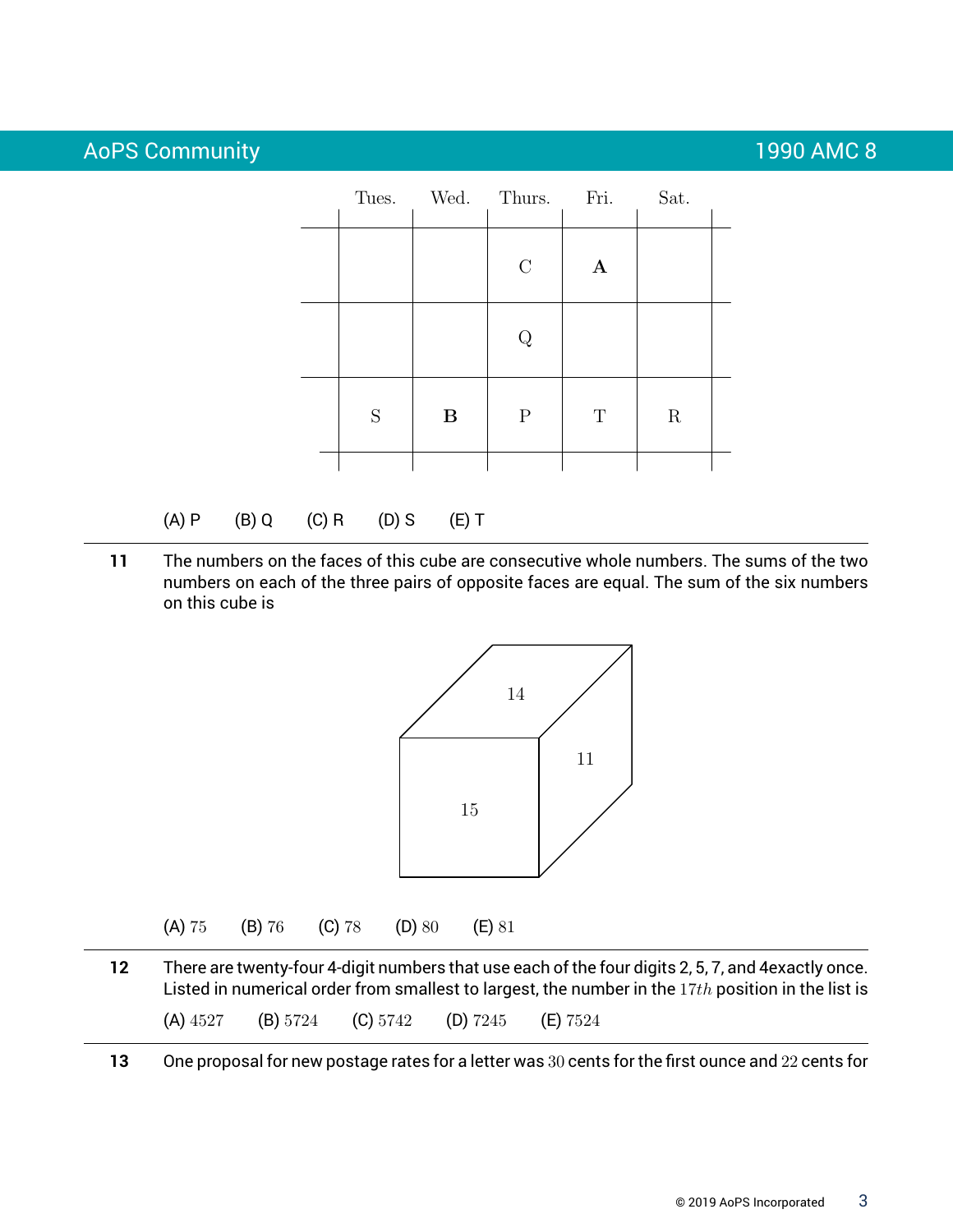each additional ounce (or fraction of an ounce). The postage for a letter weighing 4.5 ounces was

(A) 96 cents (B) 1.07 dollars (C) 1.18 dollars (D) 1.20 dollars (E) 1.40 dollars

**14** A bag contains only blue balls and green balls. There are 6 blue balls. If the probability of drawing a blue ball at random from this bag is  $\frac{1}{4}$ , then the number of green balls in the bag is

(A) 12 (B) 18 (C) 24 (D) 30 (E) 36

**15** The area of this figure is 100 cm<sup>2</sup>. Its perimeter is



|    | $(A)$ 20 cm                                      | (B) 25 cm                                   |  | $(C)$ 30 cm $(D)$ 40 cm | (E) 50 cm                                                                           |  |  |
|----|--------------------------------------------------|---------------------------------------------|--|-------------------------|-------------------------------------------------------------------------------------|--|--|
| 16 | $1990 - 1980 + 1970 - 1960 + \cdots - 20 + 10 =$ |                                             |  |                         |                                                                                     |  |  |
|    |                                                  | $(A) - 990$ $(B) - 10$ $(C) 990$ $(D) 1000$ |  |                         | $(E)$ 1990                                                                          |  |  |
|    |                                                  |                                             |  |                         | A stroight approach oilear is to be 2 feet wide can less and 2 inches this Usu mony |  |  |

**17** A straight concrete sidewalk is to be 3 feet wide, 60 feet long, and 3 inches thick. How many cubic yards of concrete must a contractor order for the sidewalk if concrete must be ordered in a whole number of cubic yards?

(A) 2 (B) 5 (C) 12 (D) 20 (E) more than 20

**18** Each corner of a rectangular prism is cut off. Two (of the eight) cuts are shown. How many edges does the new figure have?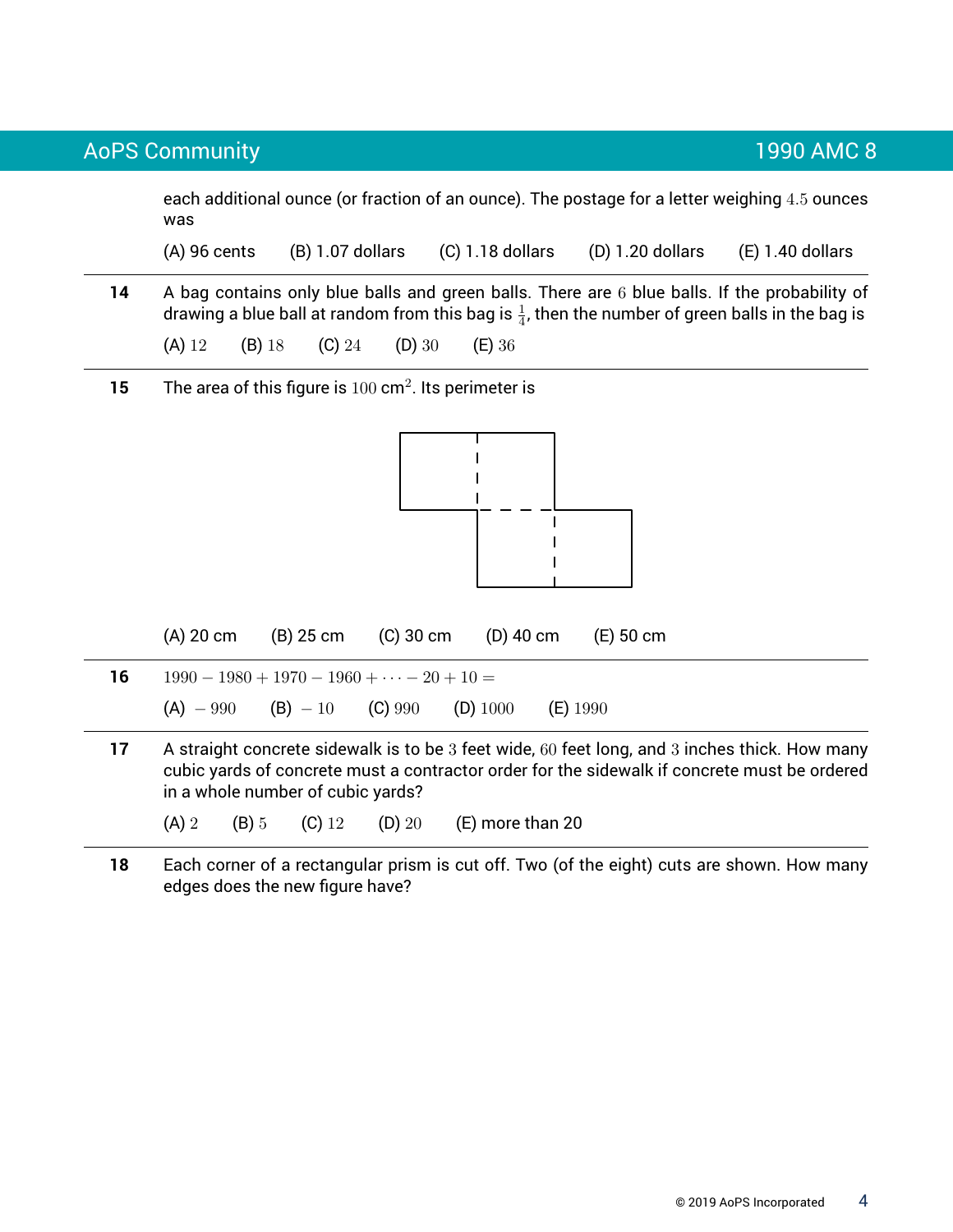

(A) 24 (B) 30 (C) 36 (D) 42 (E) 48

*Assume that the planes cutting the prism do not intersect anywhere in or on the prism.*

**19** There are 120 seats in a row. What is the fewest number of seats that must be occupied so the next person to be seated must sit next to someone?

(A) 30 (B) 40 (C) 41 (D) 60 (E) 119

**20** The annual incomes of 1000 families range from 8200 dollars to 98000 dollars. In error, the largest income was entered on the computer as 980000 dollars. The difference between the mean of the incorrect data and the mean of the actual data is

(A) 882 dollars (B) 980 dollars (C) 1078 dollars (D) 482,000 dollars (E) 882,000 dollars

**21** A list of 8 numbers is formed by beginning with two given numbers. Each new number in the list is the product of the two previous numbers. Find the first number if the last three are shown:

? , , , , , 16 , 64 , 1024  $(A) \frac{1}{64}$  $\frac{1}{64}$  (B)  $\frac{1}{4}$ (C) 1 (D) 2 (E) 4

**22** Several students are seated at a large circular table. They pass around a bag containing 100 pieces of candy. Each person receives the bag, takes one piece of candy and then passes the bag to the next person. If Chris takes the first and last piece of candy, then the number of students at the table could be

(A) 10 (B) 11 (C) 19 (D) 20 (E) 25

**23** The graph relates the distance traveled [in miles] to the time elapsed [in hours] on a trip taken by an experimental airplane. During which hour was the average speed of this airplane the largest?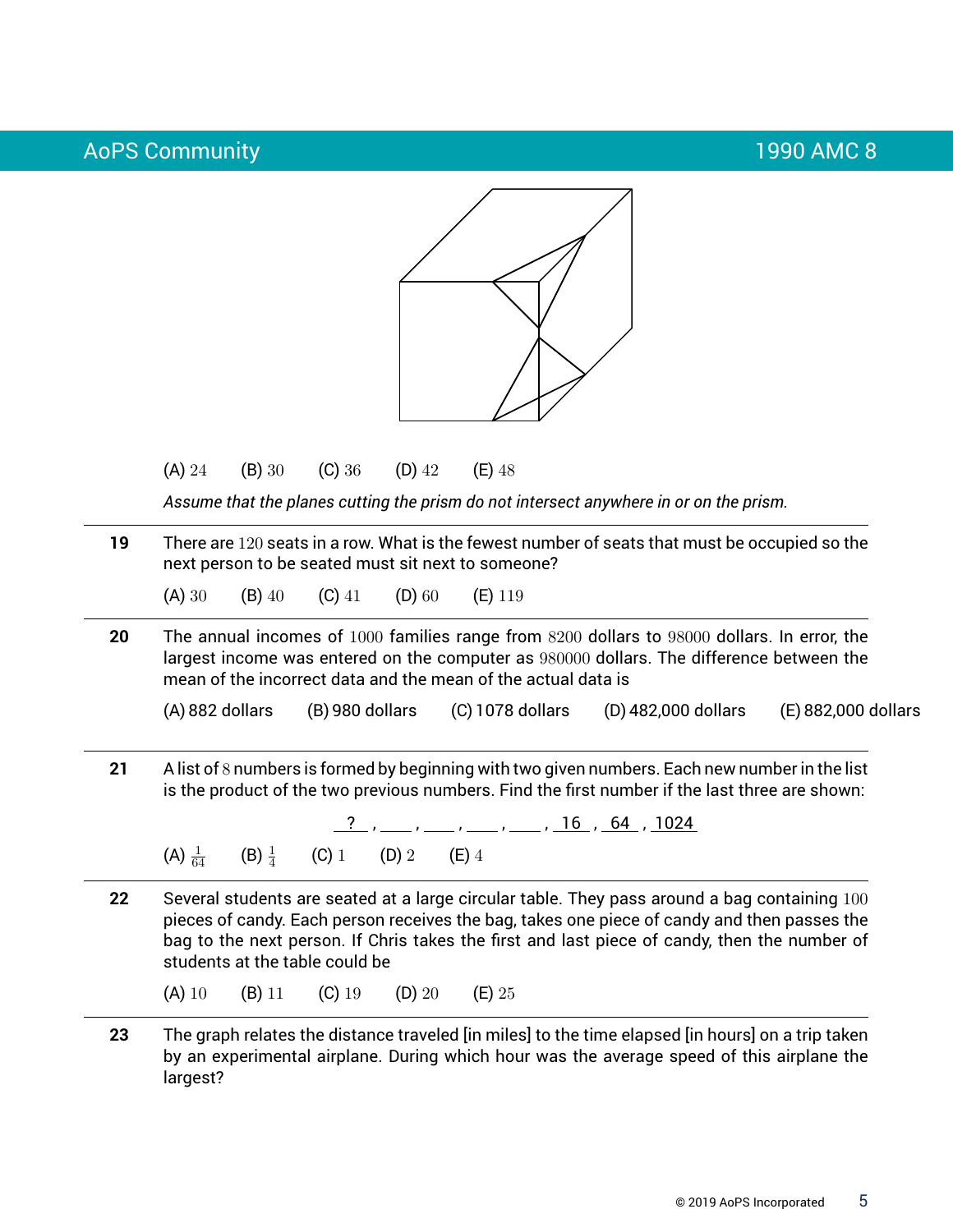